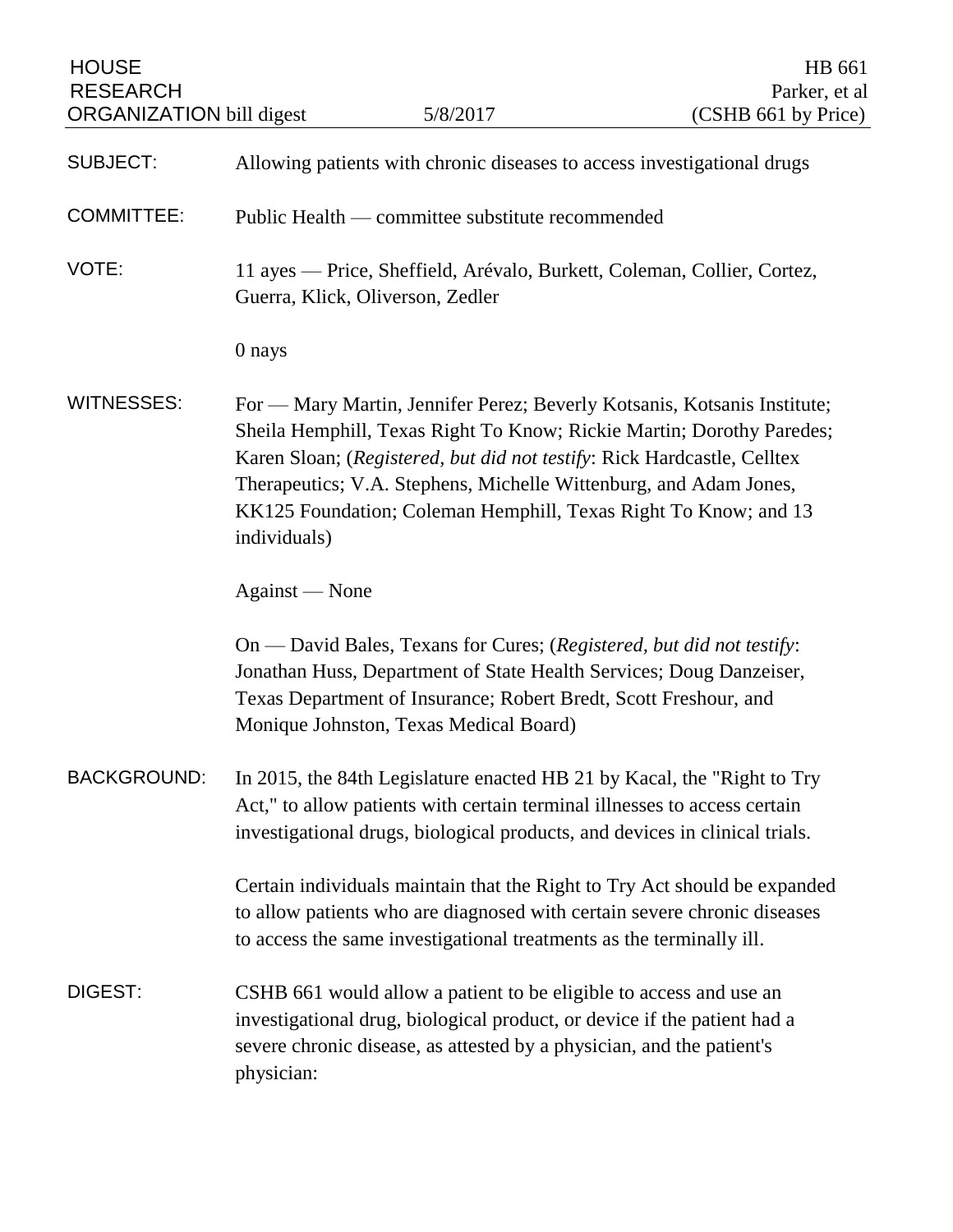## HB 661 House Research Organization page 2

- considered all other treatment options in consultation with the patient;
- determined other treatment options unavailable or unlikely to provide relief; and
- recommended or prescribed in writing that the patient use a specific class of investigational drug, biological product, or device.

The bill would define "investigational drug, biological product, or device" as a drug, product, or device that successfully completed phase one of a clinical trial but has not been approved for general use by the United States Food and Drug Administration (FDA) or its international equivalent.

The bill would define "severe chronic disease" as a condition, illness, or injury that lasts for at least one year, requires ongoing medical attention, and entails significant functional impairment or severe pain that limits a person's activities of daily life.

An eligible patient, or the patient's parent, guardian or conservator, would have to provide written informed consent before receiving an investigational drug.

The bill would not create a private or state cause of action against the manufacturer of an investigational drug or other related entity.

An official, employee, or agent of the state could not block or attempt to block an eligible patient's access to an investigational drug.

The Texas Medical Board could not revoke, fail to renew, suspend, or take any action against a physician's license based solely on a recommendation to an eligible patient regarding access to an investigational drug.

The executive commissioner of the Health and Human Services Commission would adopt rules to designate the medical conditions considered severe chronic diseases as soon as practicable after the effective of date of this bill.